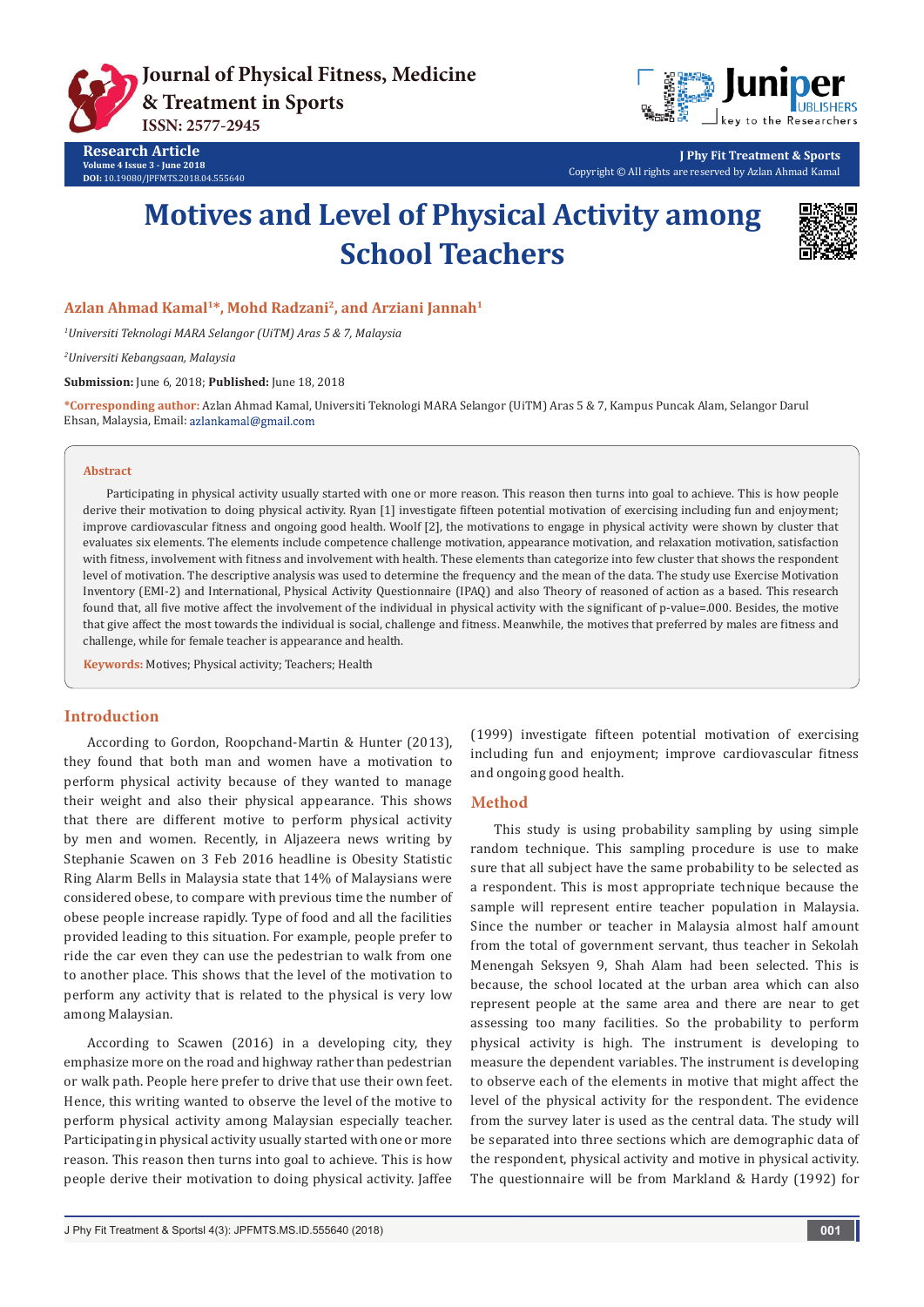the Exercise Motivational Inventory (EMI-2) and from Ajzen & Fishbein (1967) for the theory that will be the base for the study and lastly is the item from IPAQ.

Researchers are also using the Ainsworth et al. Compendium (Med Sci. Sports Med 2000) to obtain average MET scores for each type of activity. For example; all of the included and the average MET value for walking were invented. The same procedure was carried out to moderate intensity activity and intensity of extreme activities. These values continue to be used for data analysis for IPAQ: Running = 3.3 Mets, Mets Simple PA 4.0 and PA 8.0 Energy Mets. Using these values, the four ongoing marks are defined: Walking (minutes / week) = 3.3 minutes\* walk\* go days, Medium (minutes / week) =  $4.0*$  simple\* medium intensity activity minutes a day, High- energy (minutes / week) = 8.0\* strong intensity outdoor activities minutes\* intensity day. Total physical activity (minutes / week) = total + Medium

+ powered MET minutes Walking / week scores. MET and Value Calculation Formula of MET-minutes / week.

Descriptive analysis using SPSS version 19.0 was used to analyze the mean, frequency and percentage of the demographic characteristics of the staff of local university. To determine an overall score of physical activity, every answer will be analyzed by counting Metabolic Equivalent Task (MET) -min per week. All responses were summed to get the statistics. Likert Scale analysis was used to determine the level of physical activity in all the 42 items, with the lowest score is one (1) and the highest score is five (5).

# **Result and Discussion**

The study involved a total of 62 teachers with diverse demographic backgrounds such as gender, race, age, marital status, expertise and BMI (Table 1).

| Demographic         | Frequency      | Percent |  |  |  |  |  |
|---------------------|----------------|---------|--|--|--|--|--|
| <b>Sex</b>          |                |         |  |  |  |  |  |
| Male                | 13             | 21.0%   |  |  |  |  |  |
| Female              | 49             | 79.0%   |  |  |  |  |  |
| Race                |                |         |  |  |  |  |  |
| Malay               | 55             | 88.7%   |  |  |  |  |  |
| Chinese             | $\overline{4}$ | 6.5%    |  |  |  |  |  |
| India               | $\overline{2}$ | 3.2%    |  |  |  |  |  |
| Others              | $\mathbf{1}$   | 1.6%    |  |  |  |  |  |
| Age                 |                |         |  |  |  |  |  |
| Between 21-30 years | 14             | 22.6%   |  |  |  |  |  |
| Between 31-40 years | 23             | 37.1%   |  |  |  |  |  |
| Between 41-50 years | 16             | 25.8%   |  |  |  |  |  |
| More than 50 years  | 9              | 14.5%   |  |  |  |  |  |
| <b>Status</b>       |                |         |  |  |  |  |  |
| Married             | 51             | 82.3%   |  |  |  |  |  |
| Single              | 11             | 17.7%   |  |  |  |  |  |
| Expertise           |                |         |  |  |  |  |  |
| Language            | 22             | 35.5%   |  |  |  |  |  |
| Science             | 14             | 22.6%   |  |  |  |  |  |
| Humanitarian        | 15<br>24.2%    |         |  |  |  |  |  |
| Technical           | 11             | 17.7%   |  |  |  |  |  |
| BMI                 |                |         |  |  |  |  |  |
| Underweight         | $\overline{2}$ | 3.2%    |  |  |  |  |  |
| Normal              | 33             | 53.2%   |  |  |  |  |  |
| Overweight          | 17             | 27.4%   |  |  |  |  |  |
| Obesity             | 10             | 16.1%   |  |  |  |  |  |

**Table 1:** Demographic Profiles of teachers.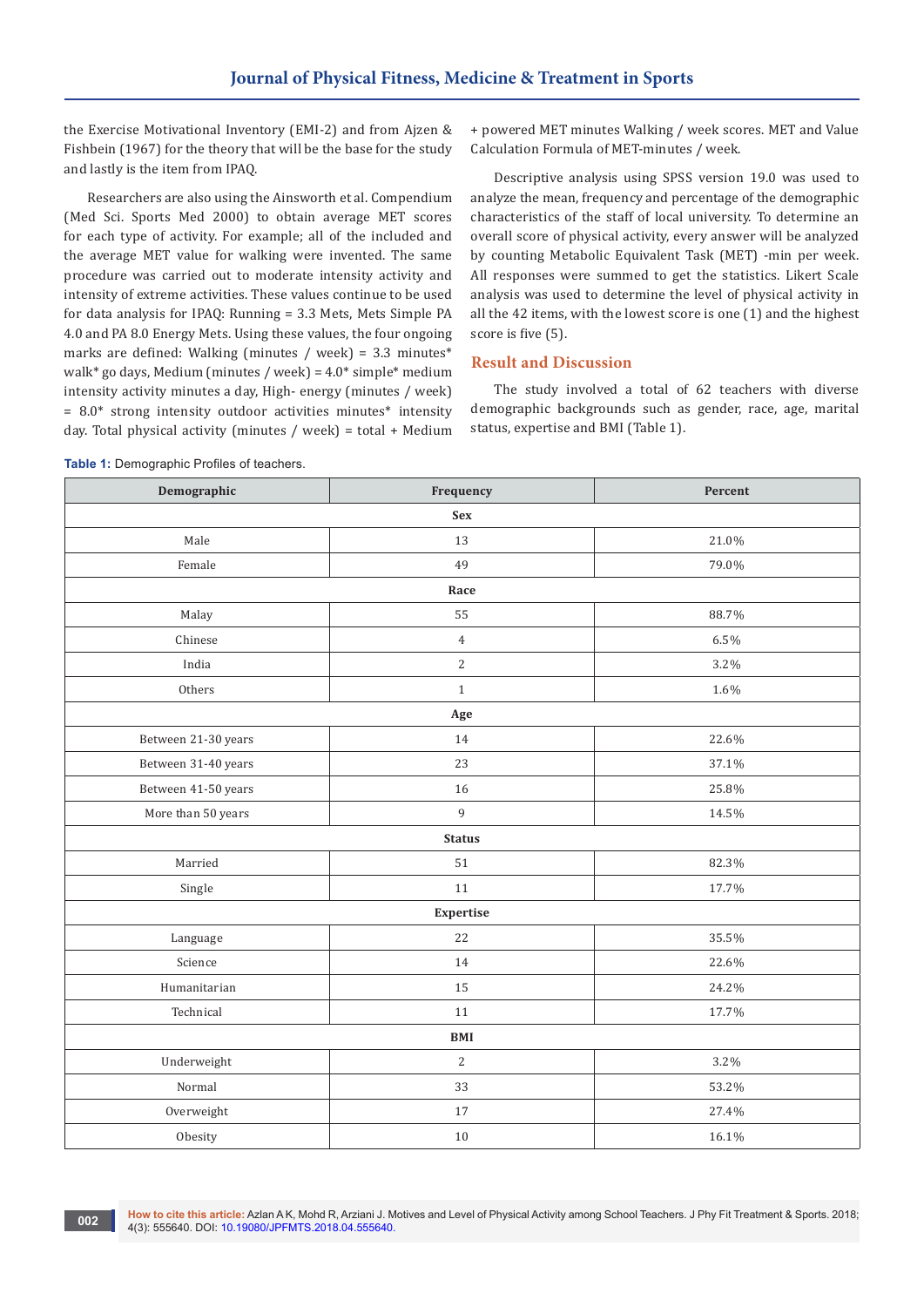#### **Analysis 1**

of motives for staff involvement in physical activity according to their BMI (Table 2).

if there is a relationship between the several motives for involvement with physical activity among teachers (Table 3).

Kruskal Wallis analysis was used to identify the differences

**Table 2:** Differences of Motives and Physical Activity according to Gender.

|                             | IPAQ avg | <b>Appearance Avg</b> | <b>Social Avg</b> | <b>Challanges Avg</b> | <b>Fitness Avg</b> | health   |
|-----------------------------|----------|-----------------------|-------------------|-----------------------|--------------------|----------|
| Mann-<br>Whitney            | 182      | 253                   | 301.5             | 202                   | 175.5              | 281.5    |
| Wilcoxon W                  | 1407     | 344                   | 1526.5            | 1427                  | 1400.5             | 372.5    |
| 7.                          | $-3.155$ | $-1.175$              | $-0.295$          | $-2.023$              | $-2.479$           | $-0.643$ |
| Asymp. Sig.<br>$(2-tailed)$ | 0.002    | 0.24                  | 0.768             | 0.043                 | 0.013              | 0.52     |

## **Analysis 2**

Kruskal-Wallis H analysis was conducted to determine

**Table 3:** Relationship between Motives and Physical Activity.

|             | Avg_Appearance | Avg_Social | <b>Avg_Challanges</b> | Avg_Fitness | Avg_Health |
|-------------|----------------|------------|-----------------------|-------------|------------|
| Chi-Square  | 0.733          | 3.573      | 7.854                 | 10.143      | 3.372      |
| df          |                |            | ∼                     |             |            |
| Asymp. Sig. | 0.693          | 0.168      | 0.02                  | 0.006       | 0.185      |

A Kruskal-Wallis H test showed that there was a statically difference in physical activity level between the different motive which is challenge and fitness motive  $X2(2) = 7.854$ , 10.143, P= 0.020, .006. An inspection of the mean ranks for the group suggest that the high physical activity respondent had the higher motive (appearance, social, challenge, fitness and health), with the low physical activity respondent score the lowest. Thus, type of motive that effect the physical activity among respondent is health and fitness motive with p value .020 and .006. The motive that had been pick the most is challenge and fitness. The findings showed that teachers do more moderate physical activity in daily life. As for motives for involvement, there is a difference in motives for teachers' involvement in physical activity by gender, age, but in this study however there is no difference in motives for teachers' involvement in physical activity and weight status based on BMI. In other words, even if they are considered as overweight, physical activity involvement is not the determinant to reduce weight.

Similarly, there are no significant relationships between several motives and physical activity involvement as well. These include appearance, health and fitness, and challenge although there was a weak relationship with social factor for physical activity. This means, keeping their body in shape and for fitness purpose are not as important as being with friends while engaging in physical activity among the staff. Participating in physical activity may establish new friends that share a common interest and help to develop a support network.

#### **Conclusion and Suggestion**

From the IPAQ test, the level of physical of physical activity among the secondary school teacher had been shown. Based on the finding from the study that had been made, it was indicates that the level of the physical activity among secondary school teacher is moderate. In addition, male's teacher recorded the higher level of physical activity compare to female teacher. The motives that effect physical involvement among teacher are social, challenge and fitness. Meanwhile, male's teacher more motivated to perform physical activity because of the fitness and challenge motive, while female teacher motivated to perform physical activity because of the appearance and health motives. Last but not least, the finding shows male teacher are more motivated to get engage with physical activity compared to female teacher. It can be conclude that all of the research questions are being answered and the entire research objective had been achieved.

#### **References**

- 1. [Ryan RM, Deci EL \(2000\) Intrinsic and Extrinsic motivations: classic](https://www.ncbi.nlm.nih.gov/pubmed/10620381)  [definition and new direction. 25\(1\): 54-67.](https://www.ncbi.nlm.nih.gov/pubmed/10620381)
- 2. [Woolf B, Burleson W, Arroyo I, Dragon T, Cooper D, et al. \(2009\) Affect-](https://affect.media.mit.edu/pdfs/09.woolf-etal-Affect-AwareTutors.pdf)[Aware Tutors: Recognising and Responding to Student Affect. Int J](https://affect.media.mit.edu/pdfs/09.woolf-etal-Affect-AwareTutors.pdf)  [Learn Technol 4 \(3/4\): 129-164.](https://affect.media.mit.edu/pdfs/09.woolf-etal-Affect-AwareTutors.pdf)
- 3. [Alayode AM, Babalola AJ, Oyesegun OO \(2014\) Perceived Motives For](http://jehdnet.com/journals/jehd/Vol_3_No_1_March_2014/30.pdf)  [Participation In Leisure-Time Physical Activity Among Employees Of](http://jehdnet.com/journals/jehd/Vol_3_No_1_March_2014/30.pdf)  [Tertiary Institutions In Ondo State, Nigeria, p.1-14.](http://jehdnet.com/journals/jehd/Vol_3_No_1_March_2014/30.pdf)
- 4. Hashim HA (2016) Memahami aspek halangan untuk bersenam. Utusan
- 5. Blasio AD Automatic report of the International Physical Activity Questionnaire. Microsoft Excel.
- 6. [Bon IV \(2015\) Please remind me to get active, the influence of](http://www.ivovanbon.nl/img/GetActive.pdf)  [motivation & triggers on physical activity, pp. 1-65.](http://www.ivovanbon.nl/img/GetActive.pdf)
- 7. [Cagas J, Torre B, Manalastas EJ \(2014\) Pampapayat, para lumakas, to be](https://www.researchgate.net/publication/264405857_Pampapayat_Para_Lumakas_To_Be_Healthy_Exploring_Filipino_Motives_For_Exercise)  [healthy. Motives exploring Filipino for exercise. Journal of Psychology](https://www.researchgate.net/publication/264405857_Pampapayat_Para_Lumakas_To_Be_Healthy_Exploring_Filipino_Motives_For_Exercise)  [47\(1\):145-161.](https://www.researchgate.net/publication/264405857_Pampapayat_Para_Lumakas_To_Be_Healthy_Exploring_Filipino_Motives_For_Exercise)